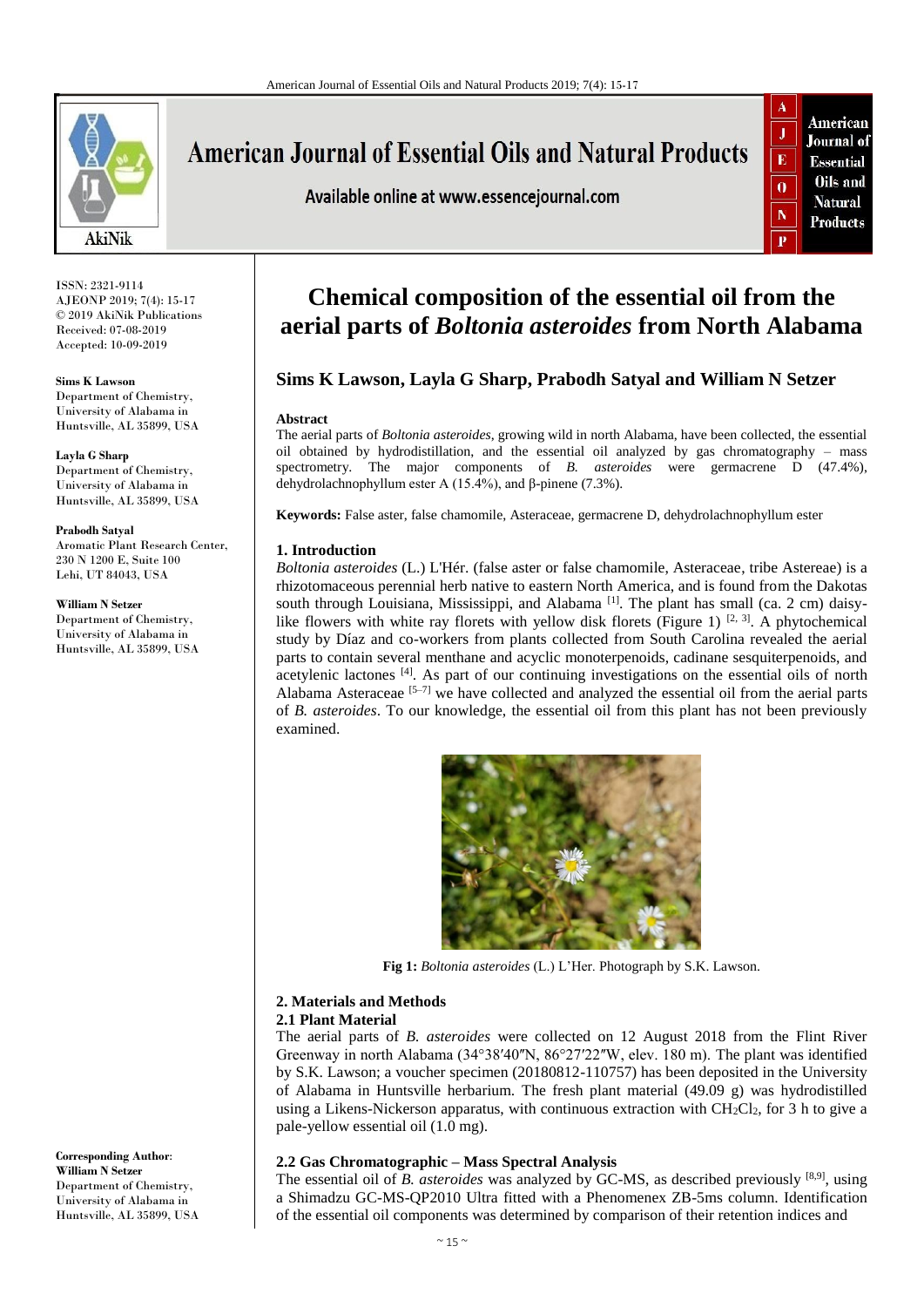their mass spectral fragmentation patterns with those in the literature  $[10]$  or in our in-house library.

#### **3. Results and Discussion**

The essential oil from hydrodistillation of the aerial parts of *B. asteroides* was obtained in very low yield (0.002%). The chemical composition of *B. asteroides* essential oil is compiled in Table 1. The essential oil was dominated by sesquiterpene hydrocarbons, including germacrene D (47.4%), the diacetylene (*Z*,*E*)-matricaria ester (15.4%), and the monoterpene β-pinene (7.3%). The presence of the diacetylenic compounds (*Z*)-lachnophyllum ester and (*Z*,*E*) matricaria ester is consistent with the acetylenic compounds matricaria lactone, 8-decen-6-yn-4-olide, and 9-hydroxy-7decen-5-yn-4-olide, that were previously characterized by Díaz and co-workers<sup>[4]</sup>. Diacetylenes have been found in several species of the Asteraceae, particularly in the tribes Anthemideae, Astereae, and Lactuceae<sup>[11]</sup>. The  $C_{10}$ diacetylenes lachnophyllum ester and matricaria ester have been reported in the genera *Conyza*<sup>[12]</sup>, *Erigeron*<sup>[13]</sup>, and*Matricaria*[14] .Additionally, germacrene D has been found to dominate the leaf essential oils of several species of Asteraceae<sup>[5,7,15–17]</sup>. In spite of the common name of *B*. *asteroides*, false chamomile, the essential oil chemistry of *B. asteroides* is very different from chamomile, *Matricaria chamomilla*[18] . On the other hand, there are species of *Aster* that are rich in germacrene D, including A. novae-angliae<sup>[5]</sup>, *A. spathulifolius*[19] , and *A. albanicus*[20] .

**Table 1:** Chemical composition of the essential oil from the aerial parts of *Boltonia asteroides* (L.) L'Her.

| R <sub>I</sub> | Compound                             | $\frac{6}{9}$ | RI   | Compound                    | $\frac{0}{0}$ |
|----------------|--------------------------------------|---------------|------|-----------------------------|---------------|
| 795            | 2-Methylhept-2-ene                   | 0.2           | 1494 | Bicyclogermacrene           | 1.3           |
| 802            | Hexanal                              | 0.9           | 1502 | $(E,E)$ -α-Farnesene        | 0.6           |
| 851            | $(2E)$ -Hexenal                      | 2.6           | 1514 | (Z)-Lachnophyllum ester     | 0.8           |
| 932            | $\alpha$ -Pinene                     | 1.0           | 1517 | δ-Cadinene                  | 0.9           |
| 977            | <b>B-Pinene</b>                      | 7.3           | 1524 | $(Z,E)$ -Matricaria ester   | 15.4          |
| 988            | Myrcene                              | 1.4           | 1559 | $(E)$ -Nerolidol            | 3.0           |
| 1024           | $p$ -Cymene                          | 0.4           | 1580 | Caryophyllene oxide         | 2.2           |
| 1028           | Limonene                             | 0.9           | 1654 | $\alpha$ -Cadinol           | 0.7           |
| 1112           | $(E)$ -4,8-Dimethylnona-1,3,7-triene | 1.3           |      | Green leaf volatiles        | 3.4           |
| 1388           | <b>B-Elemene</b>                     | 4.4           |      | Monoterpene hydrocarbons    | 11.0          |
| 1417           | $\beta$ -Ylangene                    | 0.7           |      | Sesquiterpene hydrocarbons  | 60.8          |
| 1418           | $\beta$ -Caryophyllene               | 2.9           |      | Oxygenated sesquiterpenoids | 5.9           |
| 1429           | <b>B-Copaene</b>                     | 0.6           |      | Diacetylenes                | 16.2          |
| 1431           | $trans-a-Bergamotene$                | 1.3           |      | Others                      | 1.6           |
| 1454           | $\alpha$ -Humulene                   | 0.7           |      | Total identified            | 98.8          |
| 1480           | Germacrene D                         | 47.4          |      |                             |               |

#### **4. Conclusions**

This is the first report of the essential oil composition from *Boltonia asteroides*, and, as far as we are aware, the first report of an essential oil from any *Boltonia* species. The essential oil of *B. asteroides* was rich in sesquiterpene hydrocarbons and C10diacetylenes, but the essential oil yield was very poor.

#### **5. Acknowledgments**

This work was carried out as part of the activities of the Aromatic Plant Research Center (APRC, https://aromaticplant.org/).

#### **6. Conflicts of Interest**

The authors declare no conflicts of interest

#### **7. References**

1. Kartesz JT. BONAP's North American Plant Atlas. Available online: http://bonap.net/MapGallery/County/Boltonia

asteroides.png (accessed on Aug 7, 2019).

- 2. Radford AE, Ahles HE, Bell CR. Manual of the Vascular Flora of the Carolinas. University of North Carolina Press, Chapel Hill, North Carolina, USA, 1968, ISBN 0- 8078-1087-8.
- 3. Missouri Botanical Garden. *Boltonia asteroides*. Available online: http://www.missouribotanicalgarden.org/PlantFinder/Plan tFinderDetails.aspx?kempercode=b730 (accessed on Jul 5, 2019).
- 4. Díaz JG, Barba B, Herz W. Acetylenic and terpenoid

constituents of *Boltonia asteroides*. Phytochemistry**.**  1994; 36(3):703-707.

- 5. Stewart CD, Jones CD, Setzer WN. Leaf essential oil compositions of *Rudbeckia fulgida* Aiton, *Rudbeckia hirta* L., and *Symphyotrichum novae-angliae* (L.) G.L. Nesom (Asteraceae). American Journal of Essential Oils and Natural Products. 2014; 2(1):36-38.
- 6. Lawson SK, Sharp LG, Powers CN, McFeeters RL, Satyal P, Setzer WN. Essential oil compositions and antifungal activity of sunflower (*Helianthus*) species growing in north Alabama. Applied Sciences. 2019; 9(15):3179.
- 7. Craft JD, Lawson SK, Setzer WN. Leaf essential oil compositions of bear's foot, *Smallanthus uvedalia* and *Polymnia canadensis*. American Journal of Essential Oils and Natural Products. 2019; 7(3):31-35.
- 8. DeCarlo A, Johnson S, Okeke-Agulu KI, Dosoky NS, Wax SJ, Owolabi MS *et al*. Compositional analysis of the essential oil of *Boswellia dalzielii* frankincense from West Africa reveals two major chemotypes. Phytochemistry. 2019; 164:24-32.
- 9. Vargas Suarez A, Satyal P, Setzer WN. The wood essential oil composition of *Swietenia macrophylla* from Guanacaste, Costa Rica. American Journal of Essential Oils and Natural Products. 2019; 7(1):14-16.
- 10. Adams RP. Identification of Essential Oil Components by Gas Chromatography/Mass Spectrometry, 4th ed. Allured Publishing, Carol Stream, Illinois, USA, 2007.
- 11. Konovalov DA. Polyacetylene compounds of plants of the Asteraceae family (review). Pharmaceutical Chemistry Journal. 2014; 48(9):613-631.